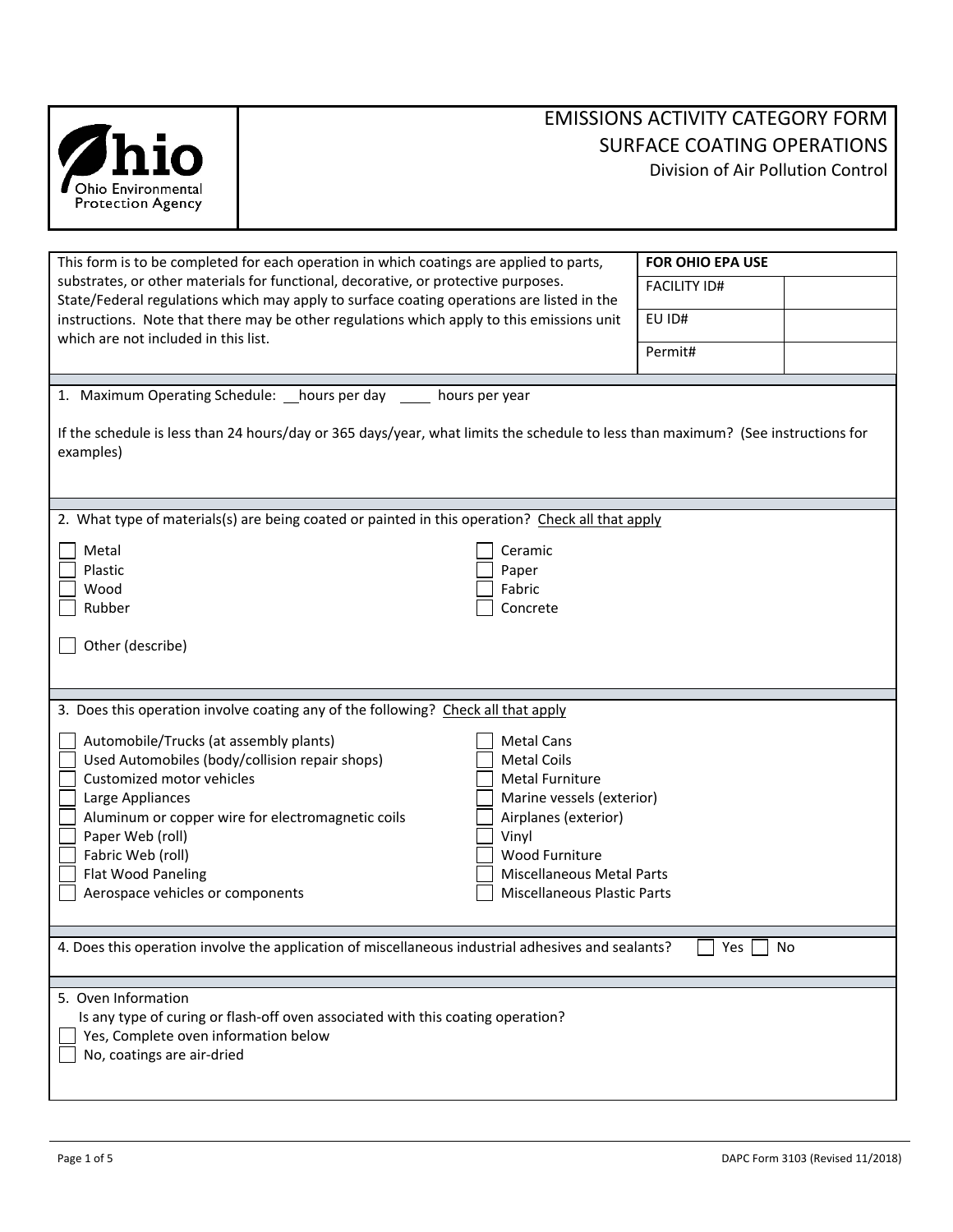| Oven #1                                                                                                                 |                                                         |  |  |
|-------------------------------------------------------------------------------------------------------------------------|---------------------------------------------------------|--|--|
| Electric<br>Infrared (IR)                                                                                               |                                                         |  |  |
| Ultraviolet (UV)                                                                                                        |                                                         |  |  |
| Gas-Fired, total burner rating (MMBTU/hr) ______                                                                        |                                                         |  |  |
| Oven Operating Temperature: ______ degrees F                                                                            |                                                         |  |  |
|                                                                                                                         |                                                         |  |  |
| Oven #2<br>Electric                                                                                                     |                                                         |  |  |
| Infrared (IR)                                                                                                           |                                                         |  |  |
| Ultraviolet (UV)                                                                                                        |                                                         |  |  |
| Gas-Fired, total burner rating (MMBTU/hr)                                                                               |                                                         |  |  |
| Oven Operating Temperature: ______ degrees F                                                                            |                                                         |  |  |
|                                                                                                                         |                                                         |  |  |
| Oven #3<br>$\Box$ Electric                                                                                              |                                                         |  |  |
| $\Box$ Infrared (IR)                                                                                                    |                                                         |  |  |
| $\Box$ Ultraviolet (UV)                                                                                                 |                                                         |  |  |
| Gas-Fired, total burner rating (MMBTU/hr)                                                                               |                                                         |  |  |
| Oven Operating Temperature: ______ degrees F                                                                            |                                                         |  |  |
|                                                                                                                         |                                                         |  |  |
| Are any of the coatings employed baked, heat-cured, or heat-polymerized, in the presence of oxygen?<br>$\Box$ Yes<br>No |                                                         |  |  |
|                                                                                                                         |                                                         |  |  |
| If yes, list all coatings employed that are baked, heat-cured, or heat polymerized:                                     |                                                         |  |  |
|                                                                                                                         |                                                         |  |  |
| For fuel fired ovens only: Do coating or solvent vapors come in direct contact with flame?<br>    Yes<br>No             |                                                         |  |  |
|                                                                                                                         |                                                         |  |  |
| If YES, list applicable oven identification:                                                                            |                                                         |  |  |
|                                                                                                                         |                                                         |  |  |
| Does the oven produce heat by: $\Box$ direct heat transfer, $\Box$ indirect heat transfer, or $\Box$ both?              |                                                         |  |  |
|                                                                                                                         |                                                         |  |  |
| 6. How are parts cleaned prior to coating application?                                                                  |                                                         |  |  |
|                                                                                                                         |                                                         |  |  |
| Not Done<br>Water-Based Parts Washer                                                                                    | Solvent Bath Immersion<br>Solvent Vapor Immersion       |  |  |
| Manual Wipe with Solvent                                                                                                | <b>Bake Oven</b>                                        |  |  |
|                                                                                                                         |                                                         |  |  |
| If a solvent is used for cleaning the parts, list the type and annual usage (in gallons) below.                         |                                                         |  |  |
|                                                                                                                         |                                                         |  |  |
| Name of solvent:                                                                                                        | Annual usage: ______ gal Solvent density: ______ lb/gal |  |  |
| Provide an Environmental Data Sheet (or equivalent document) for each solvent used.                                     |                                                         |  |  |
|                                                                                                                         |                                                         |  |  |
|                                                                                                                         |                                                         |  |  |
|                                                                                                                         |                                                         |  |  |
|                                                                                                                         |                                                         |  |  |
|                                                                                                                         |                                                         |  |  |
|                                                                                                                         |                                                         |  |  |
|                                                                                                                         |                                                         |  |  |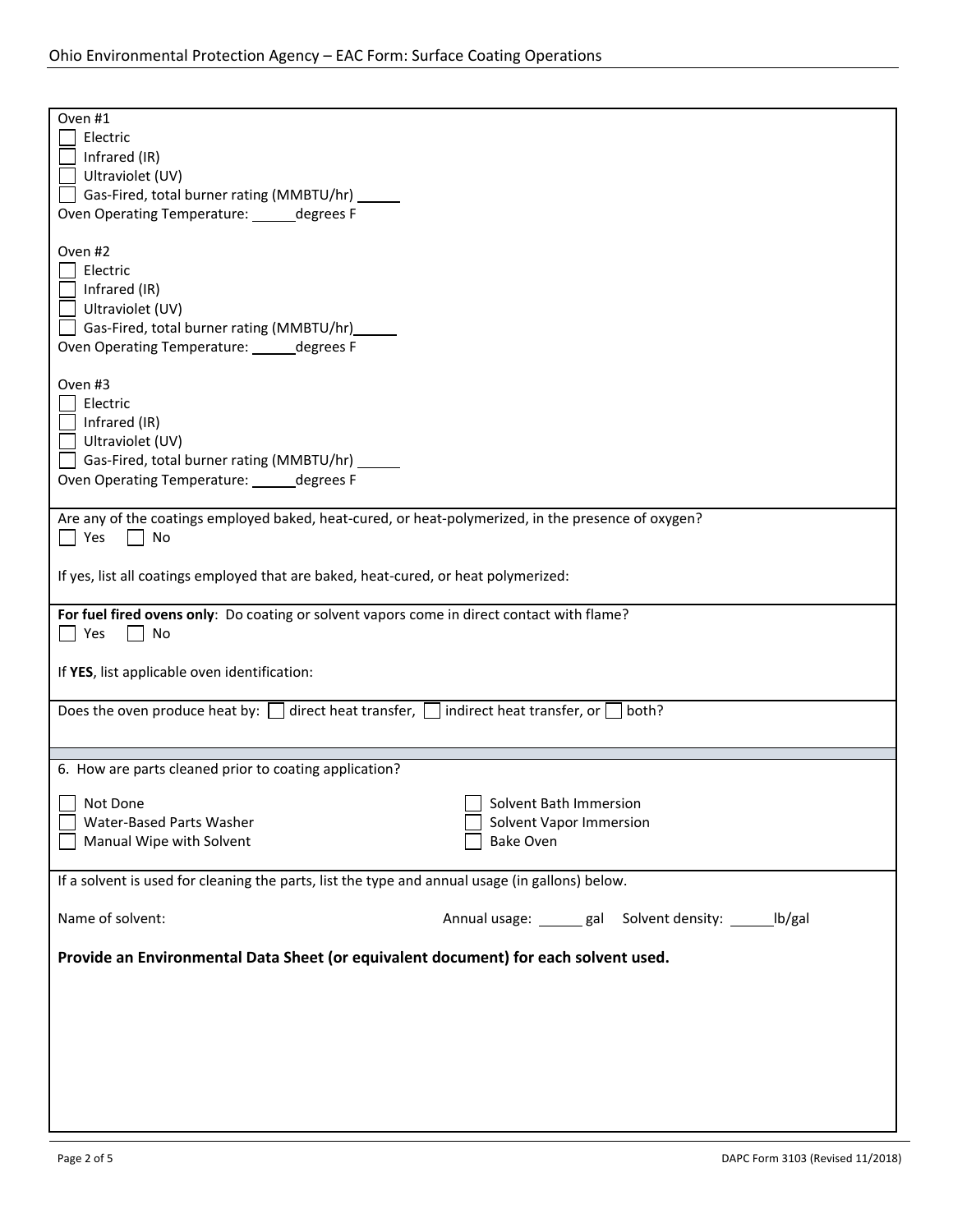| 7. Does the coating operation employ a booth or enclosure for coating application? $\Box$ Yes<br>No |                                       |                      |                                                                                         |                                                             |
|-----------------------------------------------------------------------------------------------------|---------------------------------------|----------------------|-----------------------------------------------------------------------------------------|-------------------------------------------------------------|
| If NO, please explain: ______                                                                       |                                       |                      |                                                                                         |                                                             |
| If YES, complete the table below: (see instructions)                                                |                                       |                      |                                                                                         |                                                             |
| <b>Booth</b><br>Manufacturer                                                                        | <b>Make or Model</b><br><b>Number</b> | <b>Serial Number</b> | <b>Manufacture Date</b>                                                                 | <b>Exhaust Particulate Control</b><br>Equipment             |
|                                                                                                     |                                       |                      | $\sqrt{2}$<br>$\prime$                                                                  |                                                             |
|                                                                                                     |                                       |                      |                                                                                         |                                                             |
|                                                                                                     |                                       |                      |                                                                                         |                                                             |
|                                                                                                     |                                       |                      |                                                                                         |                                                             |
|                                                                                                     |                                       |                      |                                                                                         |                                                             |
|                                                                                                     |                                       |                      |                                                                                         |                                                             |
|                                                                                                     |                                       |                      |                                                                                         |                                                             |
|                                                                                                     |                                       |                      |                                                                                         |                                                             |
|                                                                                                     |                                       |                      |                                                                                         |                                                             |
|                                                                                                     |                                       |                      |                                                                                         |                                                             |
|                                                                                                     |                                       |                      |                                                                                         |                                                             |
|                                                                                                     |                                       |                      |                                                                                         |                                                             |
|                                                                                                     |                                       |                      | 8. Check the method(s) of coating application and provide the accompanying information: |                                                             |
| Spray:                                                                                              |                                       |                      | ] Air Gun   Airless   Electrostatic   High Volume Low Pressure (HVLP)                   |                                                             |
|                                                                                                     |                                       |                      |                                                                                         |                                                             |
| Other, describe:                                                                                    |                                       |                      |                                                                                         |                                                             |
|                                                                                                     |                                       |                      |                                                                                         |                                                             |
| Electrodeposition:                                                                                  | Tank capacity (gallons): ______       |                      |                                                                                         | Tank Dimensions (feet): length _____ height ____ width ____ |
|                                                                                                     |                                       |                      |                                                                                         |                                                             |
| Dip Tank:                                                                                           | Capacity (gallons): _                 |                      | Dimensions (feet): length _____                                                         | height ___ width                                            |
| <b>Roll Coating</b>                                                                                 | <b>Brush</b>                          |                      | <b>Bead-Type Extrusion</b>                                                              | <b>Powder Coating</b>                                       |
| Other, describe:                                                                                    |                                       |                      |                                                                                         |                                                             |
|                                                                                                     |                                       |                      |                                                                                         |                                                             |
|                                                                                                     |                                       |                      |                                                                                         |                                                             |
| 9. How are parts transferred in and out of coating operation?<br>Manually<br>Conveyor               |                                       |                      |                                                                                         |                                                             |
| Other, describe:                                                                                    |                                       |                      |                                                                                         |                                                             |
|                                                                                                     |                                       |                      |                                                                                         |                                                             |
|                                                                                                     |                                       |                      |                                                                                         |                                                             |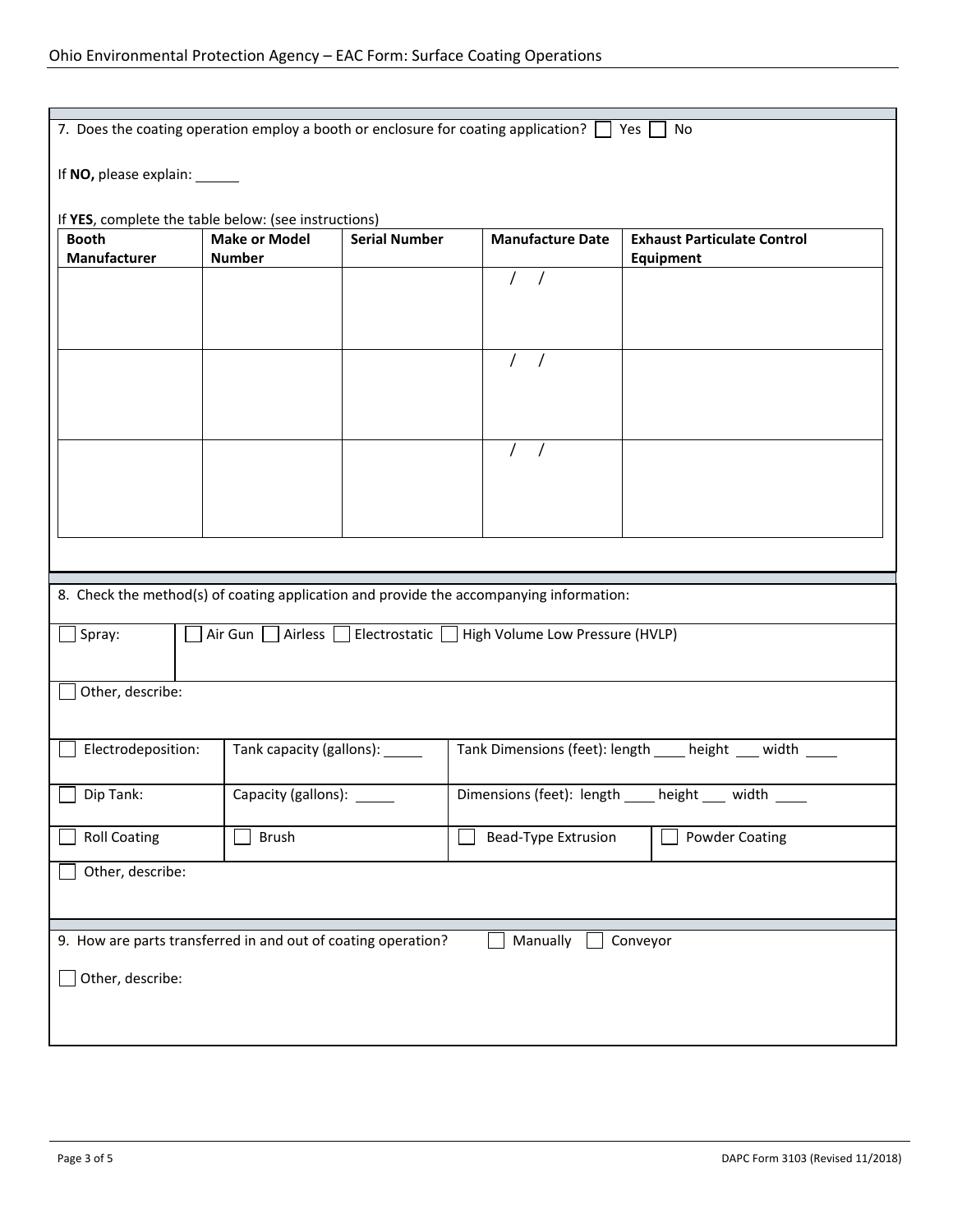10. **Coating Type and Usage Data:** Complete Table 1 below identifying the types and usages of all coatings, thinners, reducers, etc. used in this coating operation. **SEE INSTRUCTIONS FOR COMPLETING THIS SECTION**.

| <b>Coating Type<sup>a</sup></b><br>Name of coating | Is coating<br>thinned<br>(reduced) | <b>Name</b><br>of<br>thinner         | Max.<br>amount of<br>reducer                               | <b>Maximum coating usage</b><br>rates: b |         |         |  |
|----------------------------------------------------|------------------------------------|--------------------------------------|------------------------------------------------------------|------------------------------------------|---------|---------|--|
|                                                    |                                    | prior to<br>application?<br>(yes/no) | added to<br>one gallon<br>of coating<br>(specify<br>units) | gal/hr.                                  | gal/day | gal/yr. |  |
|                                                    |                                    | Yes $\Box$<br>No<br>$\mathcal{L}$    |                                                            |                                          |         |         |  |
|                                                    |                                    | No<br>Yes [                          |                                                            |                                          |         |         |  |
|                                                    |                                    | Yes <sup>[</sup><br>No               |                                                            |                                          |         |         |  |
|                                                    |                                    | No<br>Yes                            |                                                            |                                          |         |         |  |
|                                                    |                                    | Yes<br>No                            |                                                            |                                          |         |         |  |
|                                                    |                                    | Yes $\Box$<br>No                     |                                                            |                                          |         |         |  |
|                                                    |                                    | Yes $\Box$<br>No                     |                                                            |                                          |         |         |  |
|                                                    |                                    | Yes $\Box$<br>No                     |                                                            |                                          |         |         |  |
|                                                    |                                    | No<br>Yes                            |                                                            |                                          |         |         |  |
|                                                    |                                    | Yes $\Box$<br>No                     |                                                            |                                          |         |         |  |

Notes:

<sup>a</sup> Examples: primer, top coat, clear coat, surfacer, varnish, catalyst, sealer, adhesive, etc.

**b Usage equal beginning inventory, minus final inventory, plus purchases, minus credits for documented disposal or returns** to suppliers.

**Provide an Environmental Data Sheet (or equivalent document) for each solvent used.**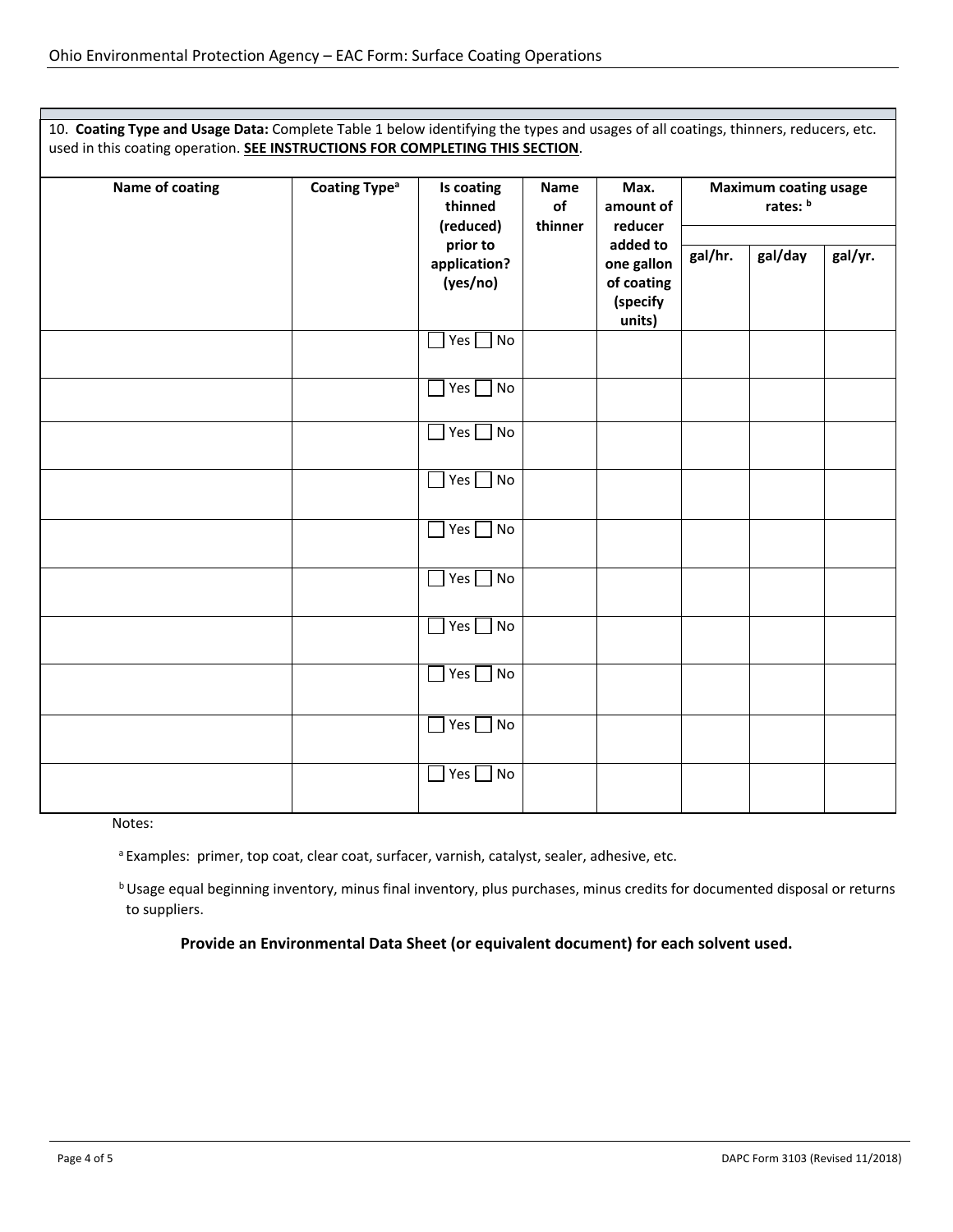11. Complete the following table for all cleanup materials and solvents used in the coating operation to clean paint guns, booth walls, etc. Do not include the amounts of solvents used for parts cleaning (question 6) or for thinning or reducing coatings (question 10, table 1).

| Name of cleanup material/solvent | Solvent density (lb/gal) | <b>Maximum Monthly</b><br>Use (gallons) | <b>Maximum Annual</b><br>Use (gallons) |
|----------------------------------|--------------------------|-----------------------------------------|----------------------------------------|
|                                  |                          |                                         |                                        |
|                                  |                          |                                         |                                        |
|                                  |                          |                                         |                                        |

# **Provide an Environmental Data Sheet (or equivalent document) for each cleanup material/solvent used.**

| 12. If any used solvents from this operation are reclaimed on-site using a solvent<br>gal/yr.<br>Amount reclaimed $=$<br>reclaiming unit (still), provide the approximate number of gallons reclaimed annually. |  |  |  |  |
|-----------------------------------------------------------------------------------------------------------------------------------------------------------------------------------------------------------------|--|--|--|--|
|                                                                                                                                                                                                                 |  |  |  |  |
|                                                                                                                                                                                                                 |  |  |  |  |
| 13. If any used solvents from this operation are sent off-site for disposal, provide the following information:                                                                                                 |  |  |  |  |
|                                                                                                                                                                                                                 |  |  |  |  |
| Minimum amount of solvent waste disposed of throughout the year:<br>gallons (use waste disposal records and estimate the<br>amount of cleanup solvent contributing to the volume of the waste)                  |  |  |  |  |
| Cleanup solvent emissions should be accounted for. Note that emission calculations for solvents used for cleanup do not include<br>solvents that are disposed or reclaimed:                                     |  |  |  |  |
| Ex. Gallons solvent used $-$ gallons solvent disposed $=$ gallons solvent towards air emissions                                                                                                                 |  |  |  |  |
| Gallons solvent used $-$ gallons solvent reclaimed $=$ gallons solvent towards air emissions                                                                                                                    |  |  |  |  |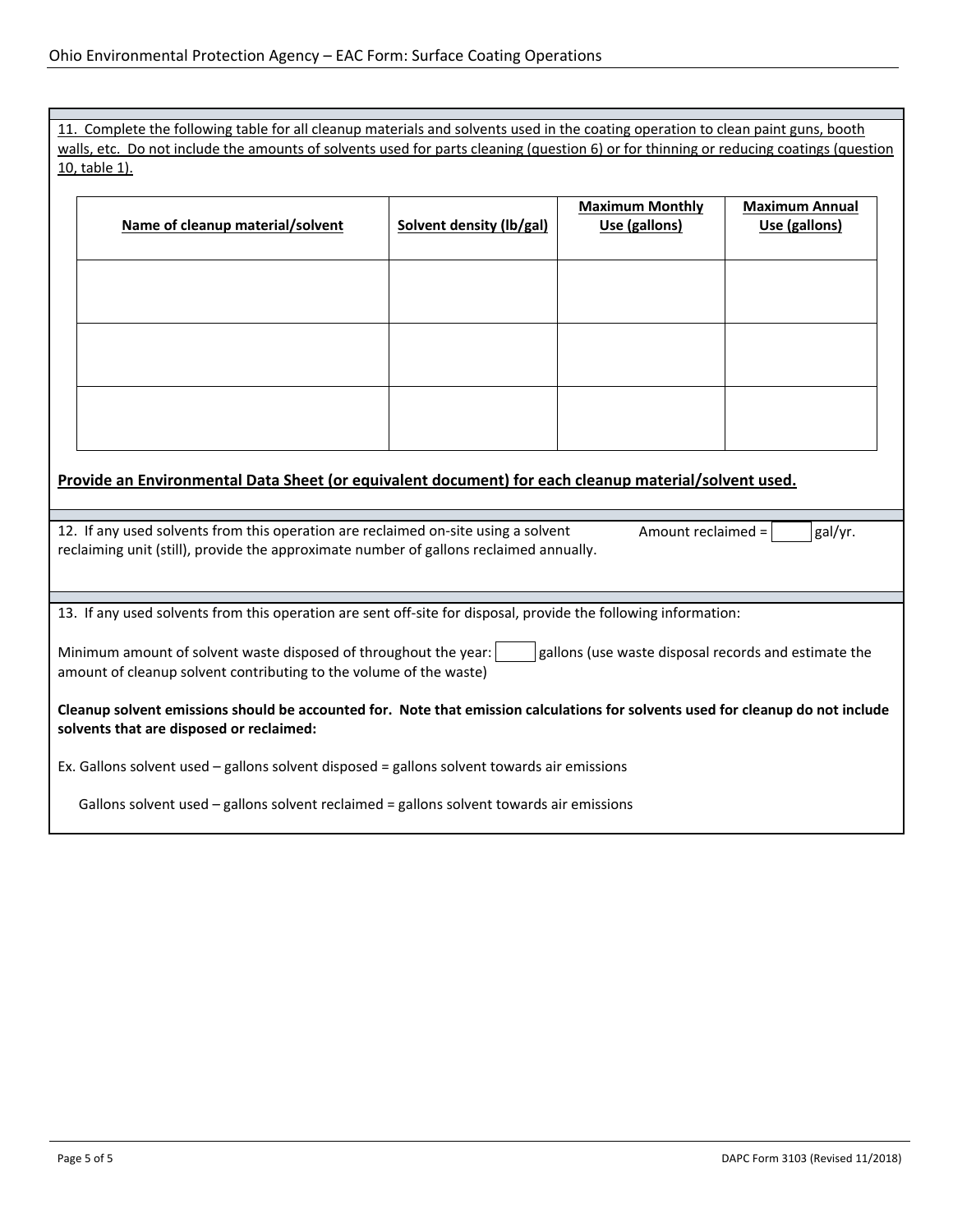

# **INSTRUCTIONS FOR COMPLETION EMISSIONS ACTIVITY CATEGORY FORM SURFACE COATING OPERATIONS**

Division of Air Pollution Control

#### **GENERAL INSTRUCTIONS:**

Provide complete responses to all applicable questions. If an item does not apply to the emissions unit, write in "Not Applicable" or "NA." If the answer is not known, write in "Not Known" or "NK." Please note that it is important to provide as much information as possible to determine state and federal rule applicability and compliance requirements. If you need assistance in understanding a question after reading the instructions below, contact your Ohio EPA District Office or Local Air Agency for assistance. Submittal of an incomplete application will delay application review and processing. In addition, the application may be returned as incomplete if all applicable questions are not answered appropriately.

## **APPLICABLE REGULATIONS:**

*The following State and Federal Regulations may be applicable to surface coating operations. Note that there may be other regulations which apply to this emissions unit which are not included in this list.* 

Federal: 40 CFR 60, (NSPS) Subpart A (General Provisions), Subpart EE (metal furniture), Subpart MM (automobile/light duty truck assembly plants), Subpart RR (pressure sensitive tape and labels), Subpart SS (large appliances), Subpart TT (metal coil), Subpart WW (beverage cans), Subpart SSS (magnetic tape), Subpart TTT (plastic parts for business machines), Subpart VVV (polymeric coating of supporting substrates)

> 40 CFR 63, (NESHAP/MACT) Subpart A (General Provisions), Subpart EE (magnetic tape), Subpart GG (aerospace manufacturing and rework), Subpart II (shipbuilding and repair),Subpart JJ (wood furniture), Subpart IIII (auto and light duty trucks), Subpart JJJJ (paper), Subpart KKKK (metal cans), Subpart MMMM (miscellaneous metal parts), Subpart NNNN (large appliances), Subpart OOOO (fabric), Subpart PPPP (plastic parts), Subpart RRRR (metal furniture), Subpart SSSS (metal coil), and Subpart HHHHHH (miscellaneous surfaces ‐ area sources)

State: **OAC rule 3745-31-02 (Permit-to-Install and Operate)** OAC rule 3745‐17‐11(C) (Particulate emissions from surface coating processes) OAC rule 3745‐21‐07(M) ‐ Operations using liquid organic materials OAC rule 3745‐21‐09 ‐ Control of emissions of volatile organic compounds from stationary sources OAC rule 3745‐21‐10 ‐ Compliance test methods and procedures OAC rule 3745‐21‐15 ‐ Wood furniture manufacturing OAC rule 3745‐21‐18 ‐ Motor vehicle refinishing OAC rule 3745‐21‐19 ‐ Aerospace manufacturing OAC rule 3745‐21‐20 ‐ Shipbuilding and repair (marine coatings) OAC rule 3745‐21‐24 ‐ Flat wood paneling coatings OAC rule 3745‐21‐26 ‐ Miscellaneous metal and plastic parts OAC rule 3745‐21‐28 ‐ Miscellaneous industrial adhesives and sealants OAC rule 3745‐21‐29 ‐ Automobile and light truck assembly coating operations

If you would like a copy of these regulations, contact your Ohio EPA District Office or Local Air Agency. State regulations may also be viewed and downloaded from the Ohio EPA website http://epa.ohio.gov/dapc/DAPCrules.aspx#112742676-effectiverules.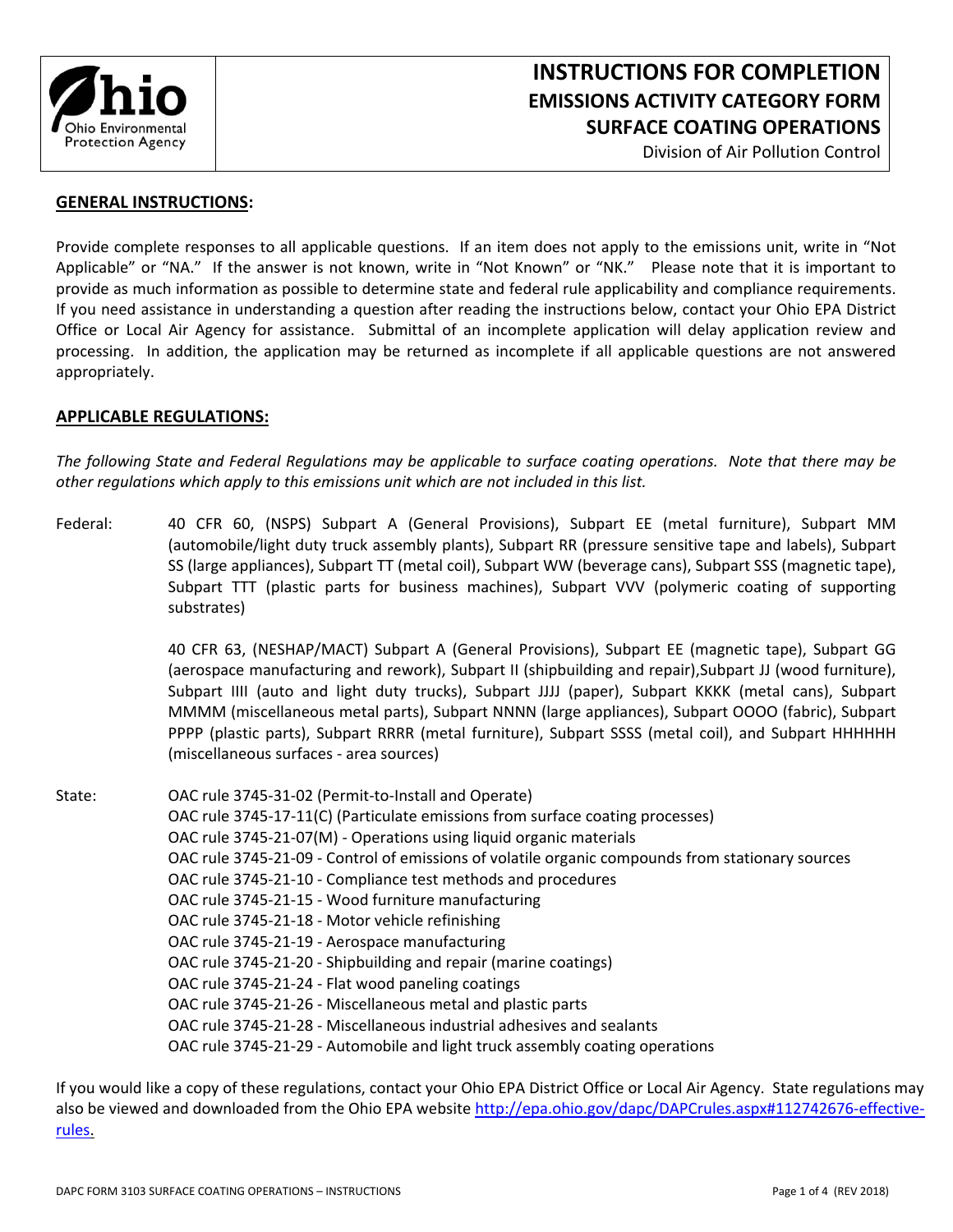### **CALCULATING EMISSIONS:**

Manufacturers of some types of emissions units and most types of control equipment develop emissions estimates or have stack test data which you can request. Stack testing of the emissions may also be completed by the applicant. Emissions test data may either be for the specific unit or a similar unit located at the facility or elsewhere. You may develop your own emissions factors by mass balance or other knowledge of your process if you can quantify inputs and outputs accurately. You may be able to do this on a small scale or over a short period of time if it is not practical during regular production. If you have control equipment you may be able to quantify the amount of pollutants collected over a known time period or production amount. Any emissions factor calculation should include a reference to the origin of the emissions factor or control efficiency.

Ohio EPA Engineering Guides #45 and #48 may be consulted when determining emissions from surface coating operations. Engineering Guides may be found online at http://epa.ohio.gov/dapc/engineer/eguides.aspx.

Additionally, a Fact Sheet "Calculating Emissions from Painting and Coating Operations" and an emission calculation spreadsheet can be found online at http://www.epa.ohio.gov/dapc/genpermit/miscmetal.aspx.

Basic fundamentals for determining surface coating composition:

%VOC = 100 ‐ % water ‐ % solids ‐ % exempt solvents\*

Volatile content = % VOC  $+$  % water + % exempt solvents\*

\**see OAC 3745‐21‐01(B) for a list of compounds not considered as VOC.*

VOC content (lbs/gal.) = % wt. VOC  $\bar{x}$  coating density (lbs/gal)

VOC content (lbs/gal.) = % vol. VOC  $\bar{x}$  density of solvent blend (lbs/gal)

| VOC content, minus water $=$ | % wt. VOC x coating density (lbs/gal) |
|------------------------------|---------------------------------------|
|                              | 1 - % volume water                    |
|                              |                                       |

| VOC content, minus water $=$ | % wt. VOC x coating density (lbs/gal)          |
|------------------------------|------------------------------------------------|
| and exempt solvents*         | 1 - % volume water - % volume exempt solvents* |

The following example can be used to calculate the VOC content of a 2‐part coating or a coating which is reduced prior to application:

Given: Paint: 3.3 lbs VOC/gal; Reducer: 6.5 lbs VOC/gal For spraying, 4 gallons of paint are mixed with 1 gallon of reducer.

Then:  $VOC/gal = (4 gal.)$  (3.3 lbs  $VOC/gal$ ) + (1 gal.)(6.5 lbs  $VOC/gal$ ) = 3.94 lbs VOC (as applied) (4 gal. + 1 gal.) gal.

These fundamental equations can be used to determine VOC emissions from surface coating operations which do not have add-on emission control devices:

VOC emissions = VOC content of coating (lbs/gal.) x usage (i.e., gal/yr, gal/hr, or gal/day)

 Total VOC emissions from = VOC emissions (from coatings) + VOC emissions (from cleanup) surface coating operation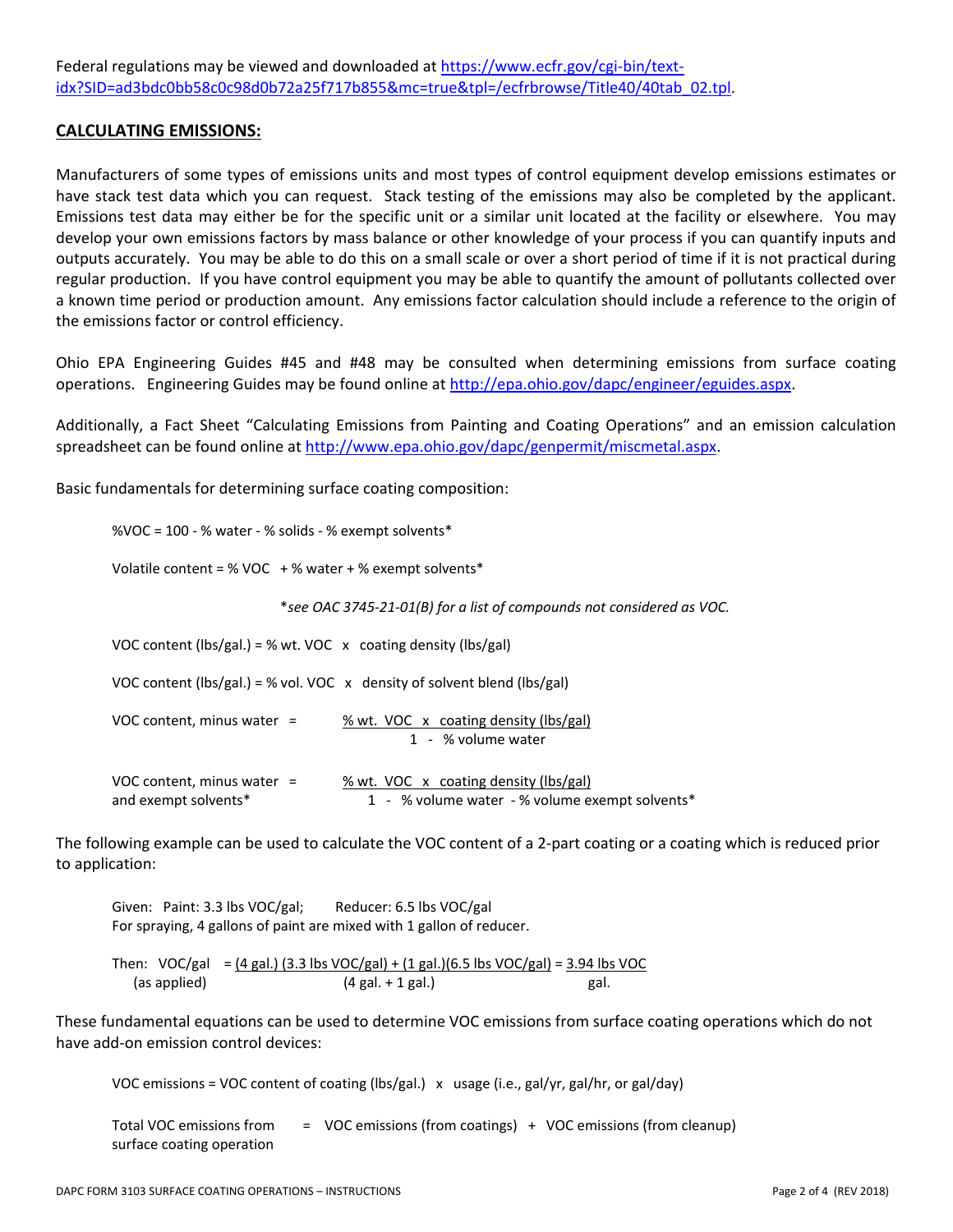## **SPECIFIC INSTRUCTIONS:**

- 1. Provide the maximum number of hours per day and days per year the surface coating operation will operate. The following are examples of why the maximum number of hours per day may be less than 24 or the maximum number of days per year may be less than 365 (this list is not all‐inclusive):
	- ‐ The facility can only operate during daylight hours.
	- ‐ The process can only operate within a certain range of ambient temperatures.
	- ‐ The process is limited by another operation (i.e., a bottleneck).
- 2. Check appropriate composition material of parts being coated. If part is a composite, i.e., plastic and metal, check both plastic and metal boxes.
- 3. Special regulations apply when coating the products and items listed. For definitions of these products, see OAC rule 3745‐21‐01.
- 4. Indicate whether or not the applied coatings are considered to be miscellaneous industrial adhesive and sealants, as defined in OAC rule 3745‐21‐01. If the answer is yes**,** review the requirements of OAC rule 3745‐21‐ 28 to ensure that the operation complies with the applicable requirements.
- 5. Indicate the type of oven associated with the coating operation. For natural gas-fired ovens or dryers, enter the combined total of all individual burner ratings which are part of the oven. The burner rating can be found on the burner or in the oven manufacturer's specifications and is often expressed in terms of British Thermal Unit (BTU) per hour. Include the oven operating temperature in degrees Fahrenheit.

List all coatings which require baking or heat-curing. In general, a "baked" coating requires heating to such temperatures, usually above 250°F, so that a chemical reaction takes place and the coating is no longer soluble in the original solvent. A flash‐off or drying oven is an oven used only to accelerate evaporation of the solvent from the coating and usually operates at a temperature no greater than  $250^{\circ}$ F.

For fuel fired ovens only, indicate if solvent laden exhaust from the ovens is recycled back through the burners. Indicate if the ovens use direct heat transfer, indirect heat transfer, or both (i.e., for indirect heat transfer, the products of combustion do not come into contact with process materials, but for direct heat transfer the products of combustion do come into contact with process materials).

- 6. Check the box which describes how parts are cleaned prior to being coated. If a solvent is used, provide the name of the solvent and the approximate annual usage. Provide with the application an Environmental Data Sheet for each solvent used.
- 7. Identify the name of the manufacturer of the booth(s) or enclosure(s), the serial number, and make or model number. If the booth(s) or enclosure(s) were fabricated by the owner, indicate owner name as the manufacturer. Indicate the manufacture date for each booth or enclosure. For the exhaust equipment column, enter "water wash" if overspray is removed by a water spray or curtain, "exhaust filters" if the exhaust from the booth must go through filters (e.g., paper, fiberglass, or other media), "baffles" if the exhaust from the booth must go around a series of plates designed to reduce the exit velocity so that the overspray will drop out, "other" if some other type of particulate control is used, and "none" if there is no means of overspray emission control.
- 8. Enter the type of application equipment used by this coating operation. For the method(s) selected, complete the additional information requested in the area to the right of the selection. Definitions for many of these terms may be found in OAC rule 3745‐21‐01.
- 9. Describe how parts are moved in and out of the coating operation.